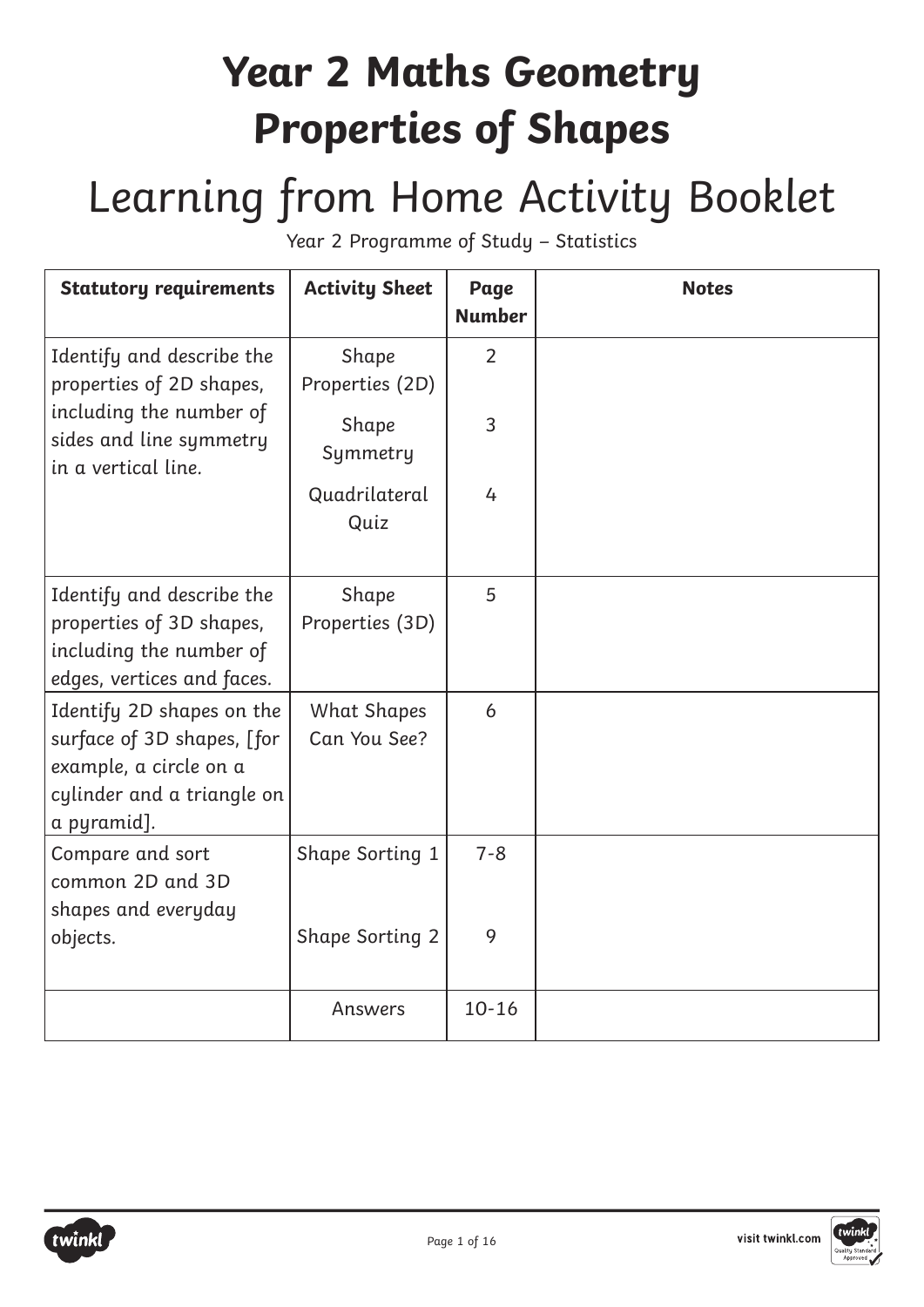## **Shape Properties – 2D**

Name these shapes and write their properties.

| Name: ________________<br>Number of sides: _____<br>Number of corners: _____   | Name: _________________<br>Number of sides: _____<br>Number of corners: _____ |
|--------------------------------------------------------------------------------|-------------------------------------------------------------------------------|
| Name: ________________<br>Number of sides: _____<br>Number of corners: _____   | Name: _________________<br>Number of sides: _____<br>Number of corners: ____  |
| Name: _________________<br>Number of sides: _____<br>Number of corners: _____  | Name: _________________<br>Number of sides: _____<br>Number of corners: ____  |
| Name: __________________<br>Number of sides: _____<br>Number of corners: _____ | Name: ________________<br>Number of sides: _____<br>Number of corners: ____   |

Challenge: Lucy says that all 2D shapes have the same number of sides as their number of corners. Is she right? Explain your answer.



 $\overline{a}$ 

 $\overline{a}$ 

 $\overline{a}$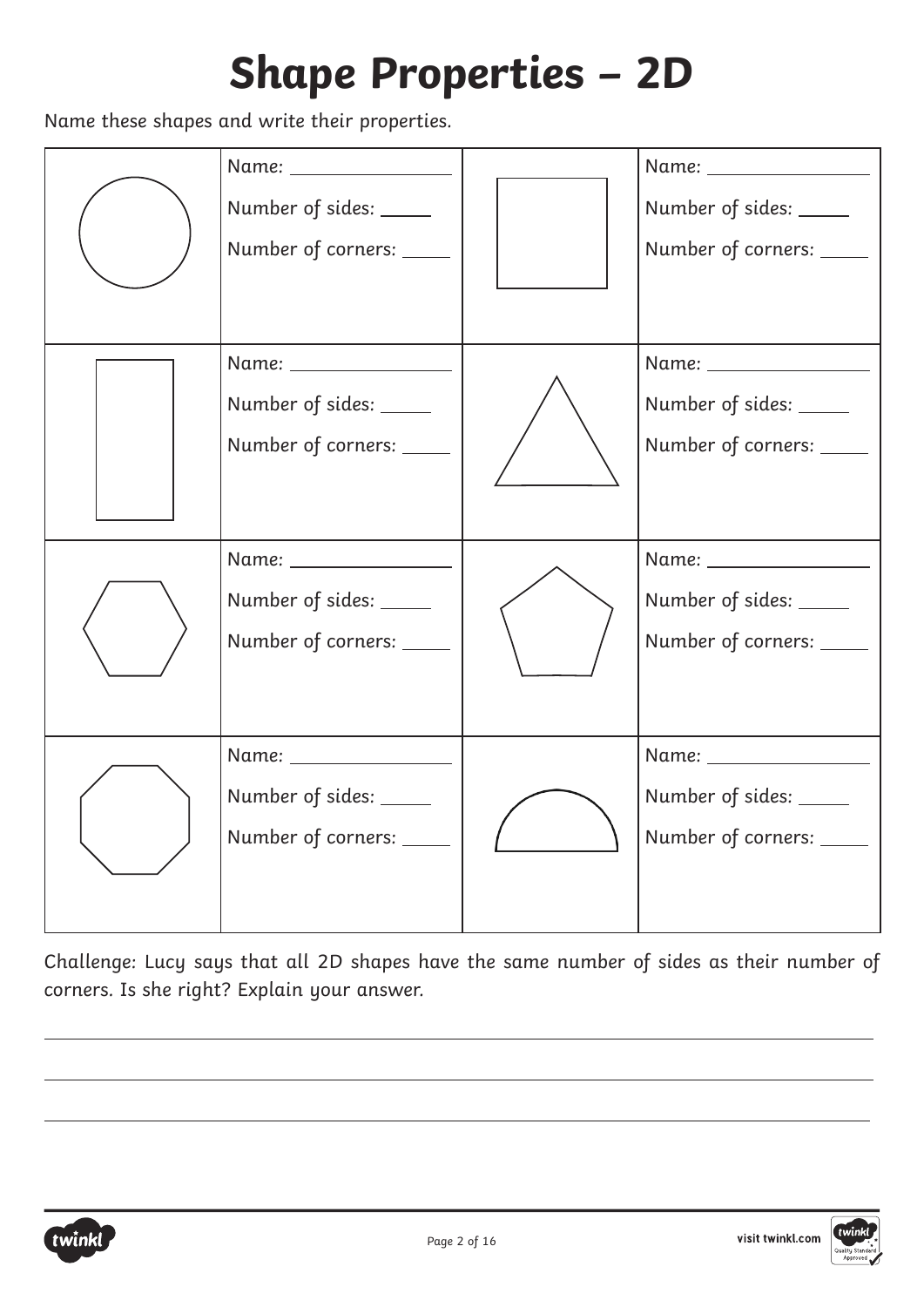# **Shape Symmetry**

Some of these shapes have a vertical line of symmetry and some don't. Colour in the shapes that do have a vertical line of symmetry, and draw the line in the correct place.





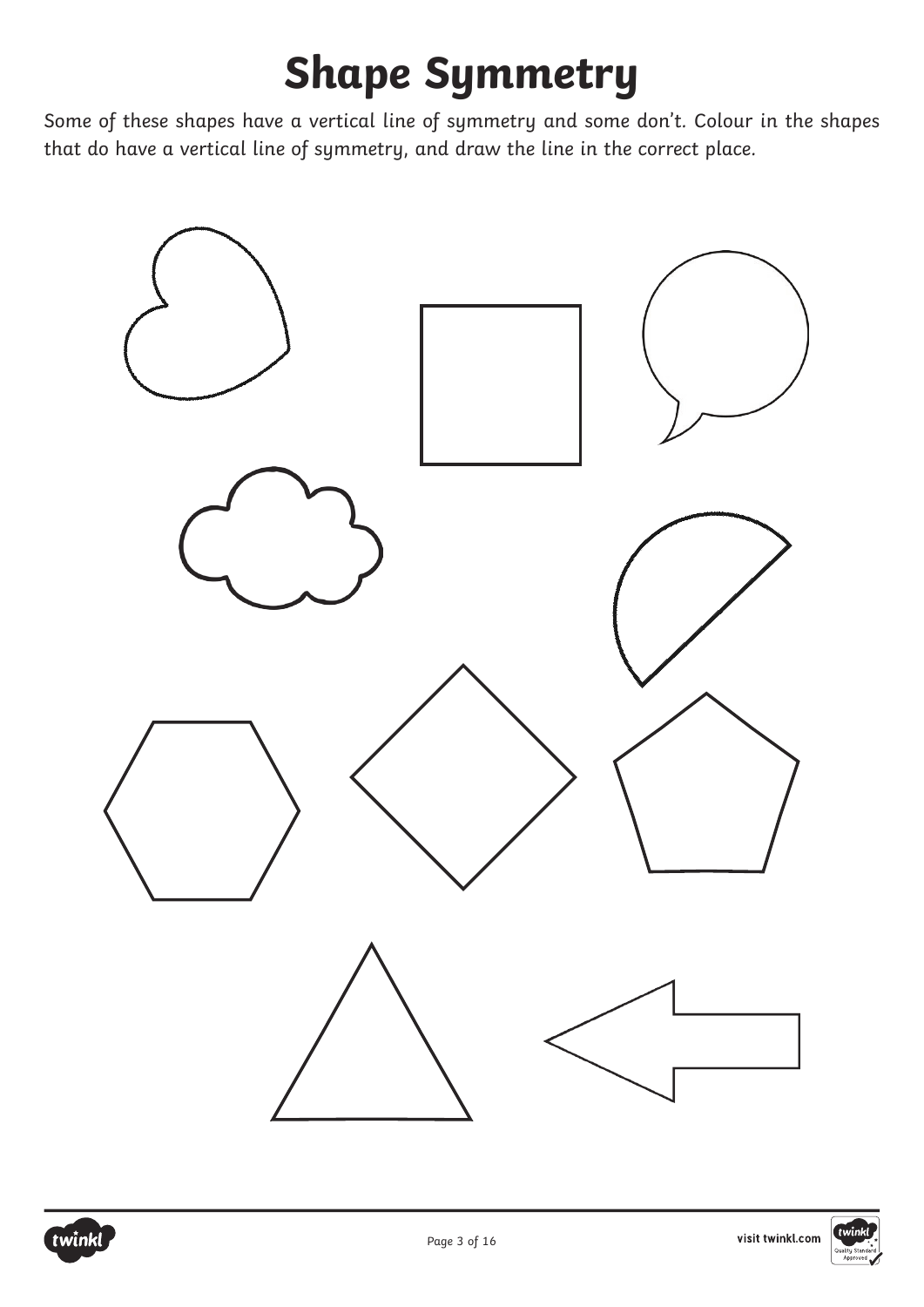## **Quadrilateral Quiz**

A quadrilateral is any shape with four sides and four corners. Colour in all the quadrilaterals.



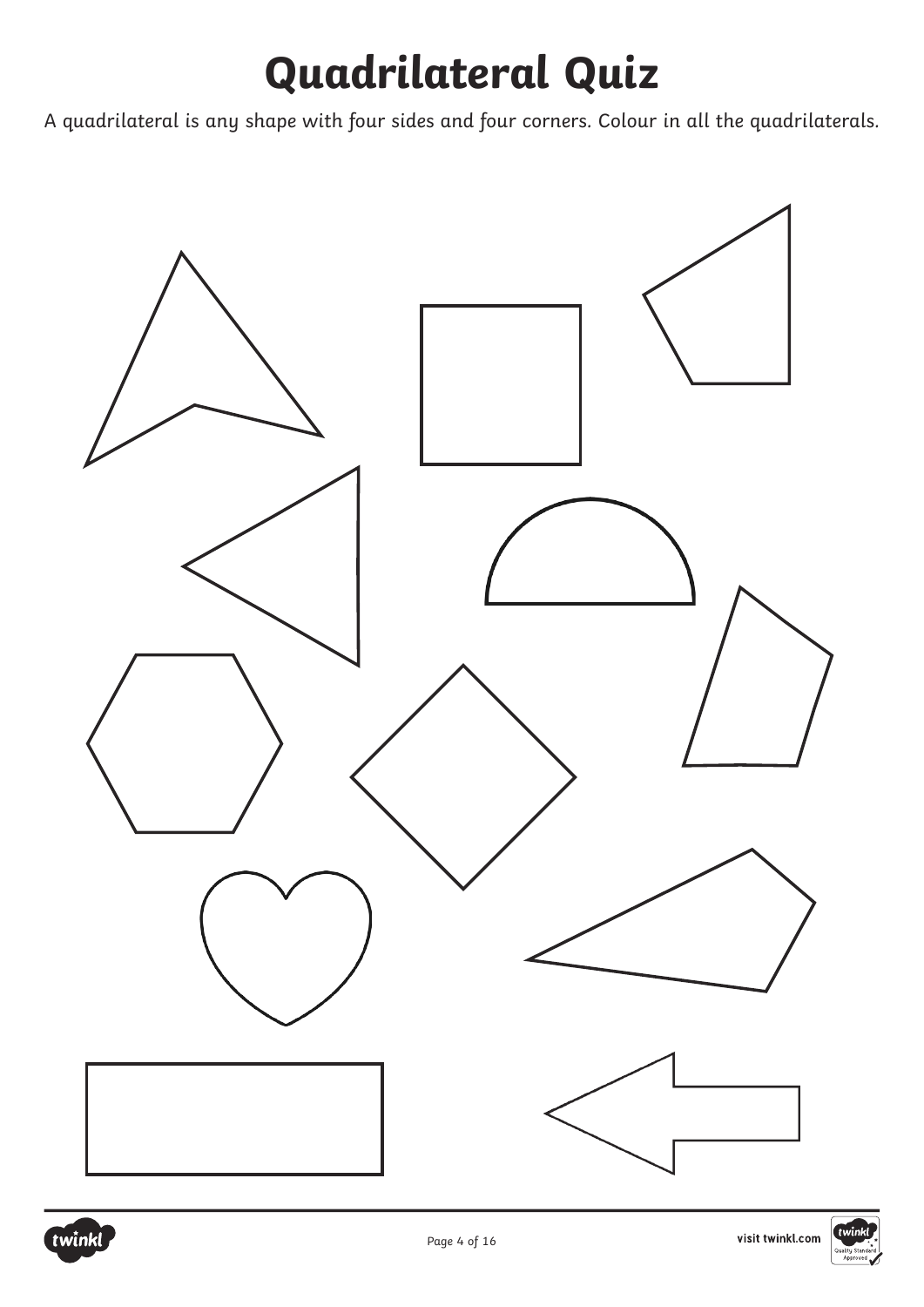# **Shape Properties – 3D**

Name these shapes and write their properties.

| Name: _______________<br>Number of faces: _____<br>Number of edges: _____<br>Number of vertices: _____                                                                                             | Number of faces: _____<br>Number of edges: _____<br>Number of vertices:                                                                                                                          |
|----------------------------------------------------------------------------------------------------------------------------------------------------------------------------------------------------|--------------------------------------------------------------------------------------------------------------------------------------------------------------------------------------------------|
| Number of faces: _____<br>Number of edges: _____<br>Number of vertices:                                                                                                                            | Number of faces: _____<br>Number of edges: _____<br>Number of vertices: _____                                                                                                                    |
| Name: ____________<br>Flat faces: _____<br>Curved faces: ____<br>Number of edges: _____<br>Number of vertices: ___<br>Number of faces: _____<br>Number of edges: _____<br>Number of vertices: ____ | Name: _____________<br>Flat faces: _____<br>Curved faces: ____<br>Number of edges: _____<br>Number of vertices:<br>Number of faces: _____<br>Number of edges: _____<br>Number of vertices: _____ |



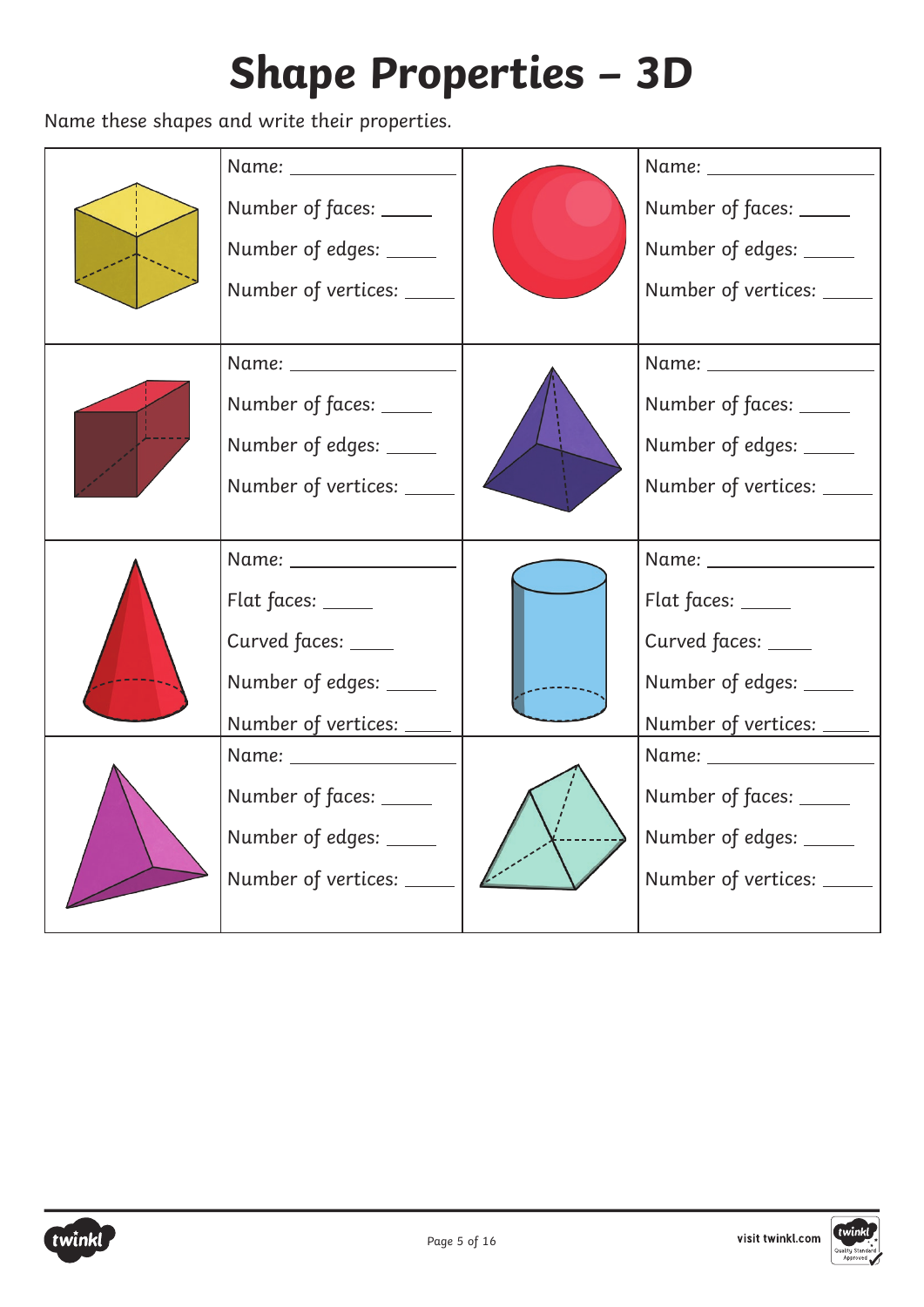# **What Shapes Can You See?**

Look closely at some 3D shapes. Their faces are made up of 2D shapes. What shapes can you see? Match the 2D shape faces to the 3D shapes – some 2D shape faces may match with more than one 3D shape.



twink



![](_page_5_Picture_4.jpeg)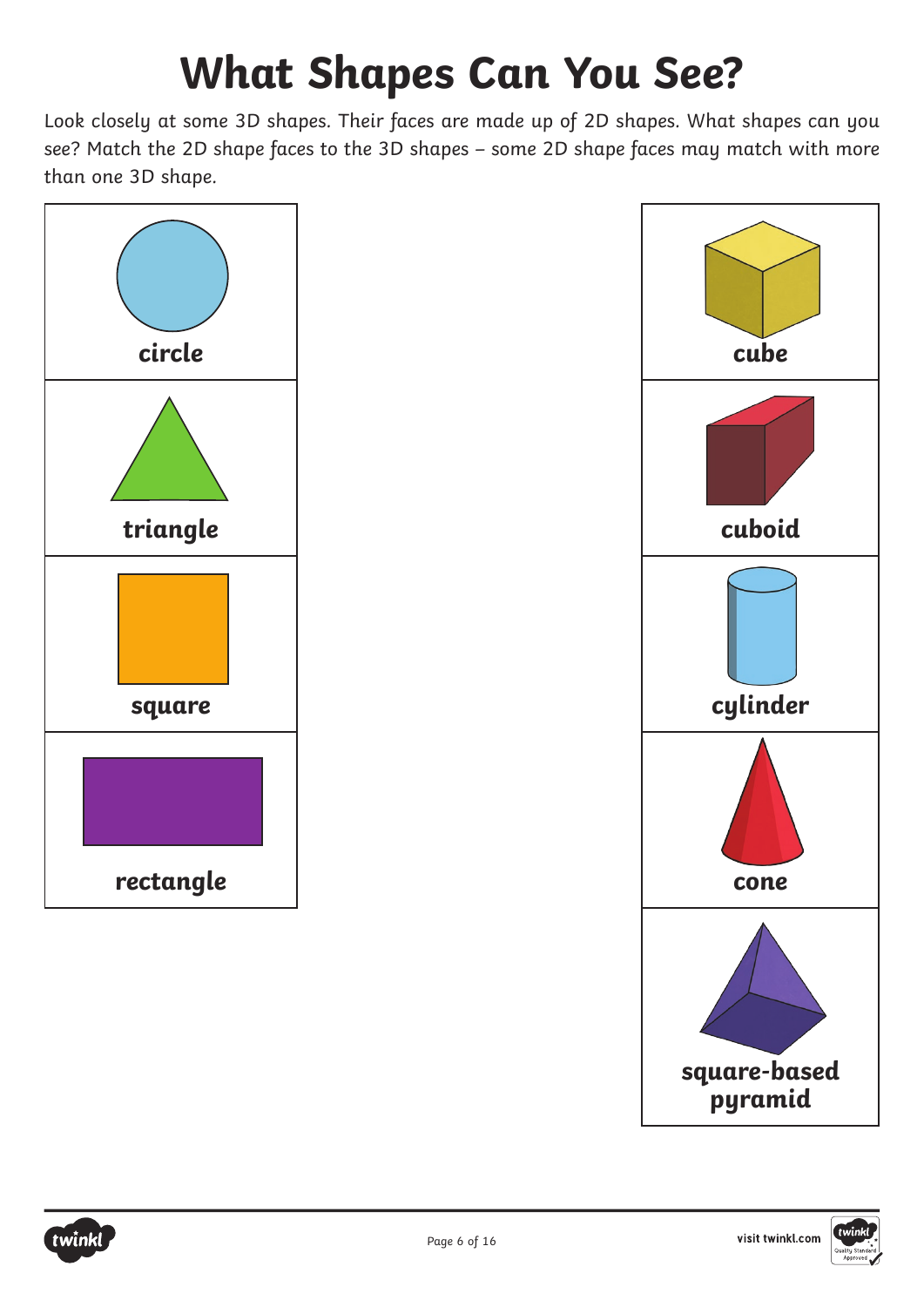## **Shape Sorting 1**

Cut out these shapes and stick them onto the correct part of the Carroll diagram.

![](_page_6_Figure_2.jpeg)

![](_page_6_Picture_3.jpeg)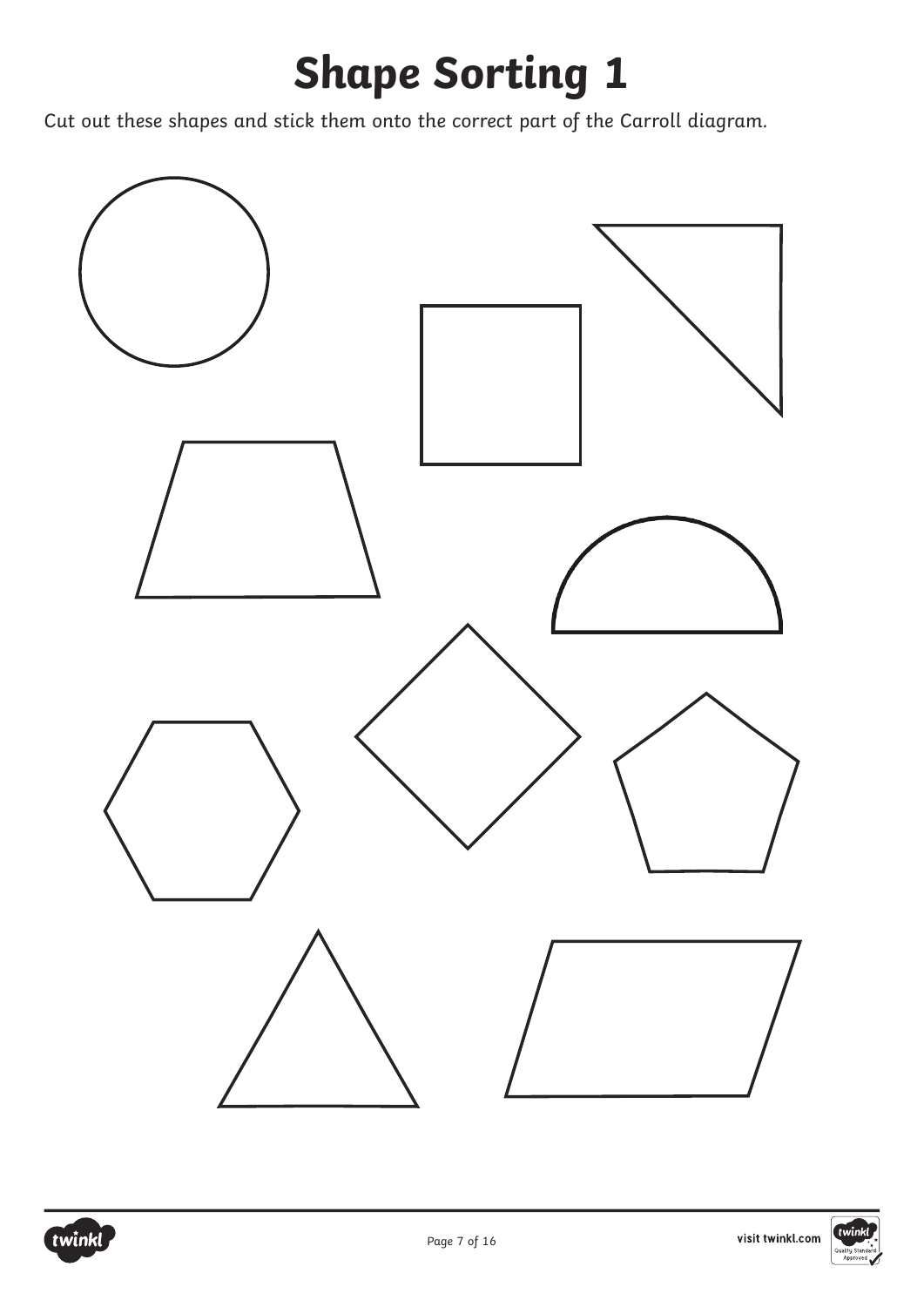### **Carroll Diagram**

| Has three or fewer sides | Has more than three sides |
|--------------------------|---------------------------|
|                          |                           |
|                          |                           |
|                          |                           |
|                          |                           |
|                          |                           |
|                          |                           |
|                          |                           |
|                          |                           |
|                          |                           |
|                          |                           |
|                          |                           |
|                          |                           |
|                          |                           |
|                          |                           |
|                          |                           |
|                          |                           |
|                          |                           |
|                          |                           |
|                          |                           |
|                          |                           |
|                          |                           |
|                          |                           |

Can you think of a different way to sort 2D shapes? Make your own Carroll diagram.

![](_page_7_Picture_3.jpeg)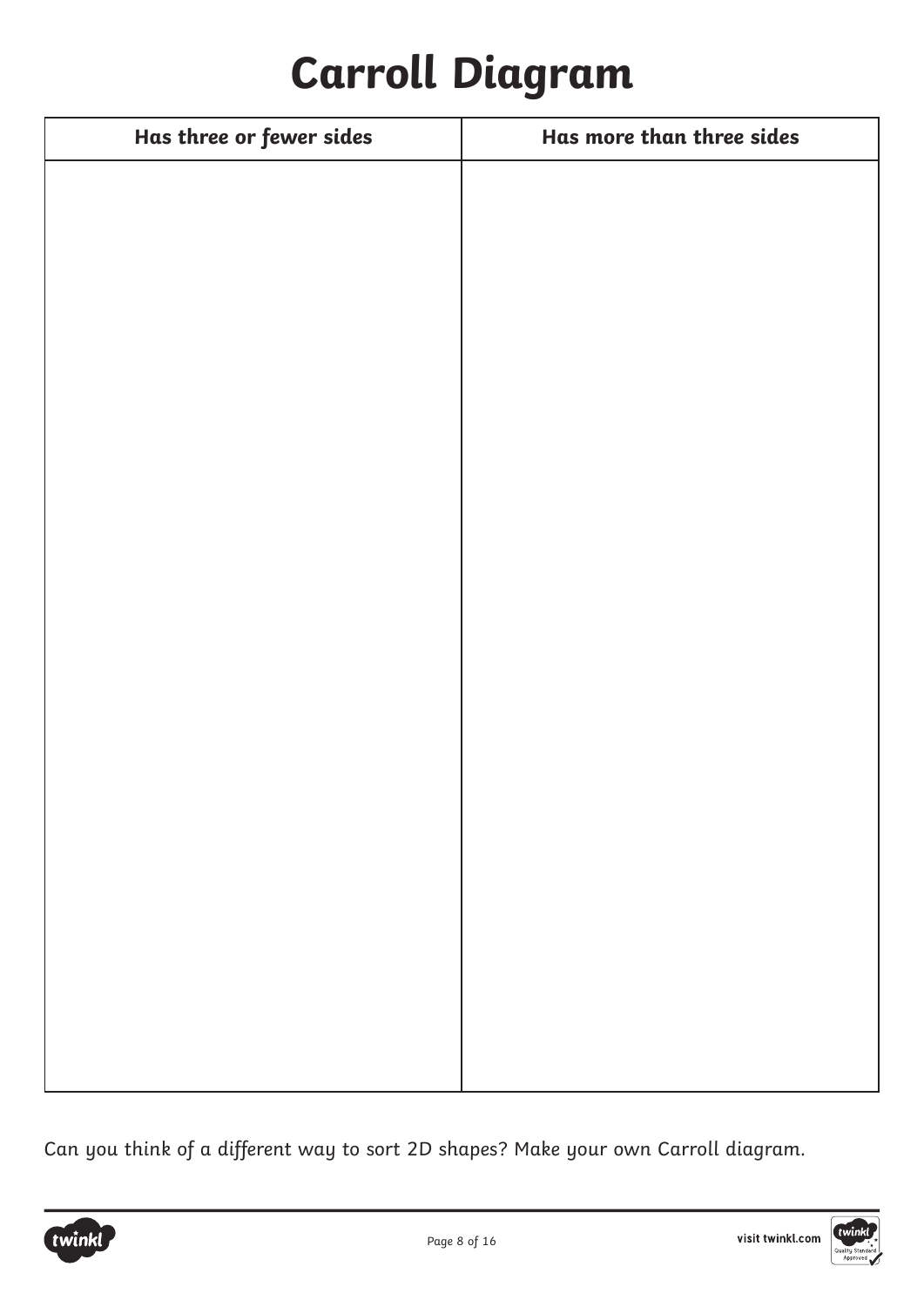# **Shape Sorting 2**

Can you sort these 3D shapes into a Venn diagram? Think about which shape belongs in each circle. Do any belong in the middle? Do any belong outside the circles?

![](_page_8_Figure_2.jpeg)

![](_page_8_Picture_3.jpeg)

![](_page_8_Picture_4.jpeg)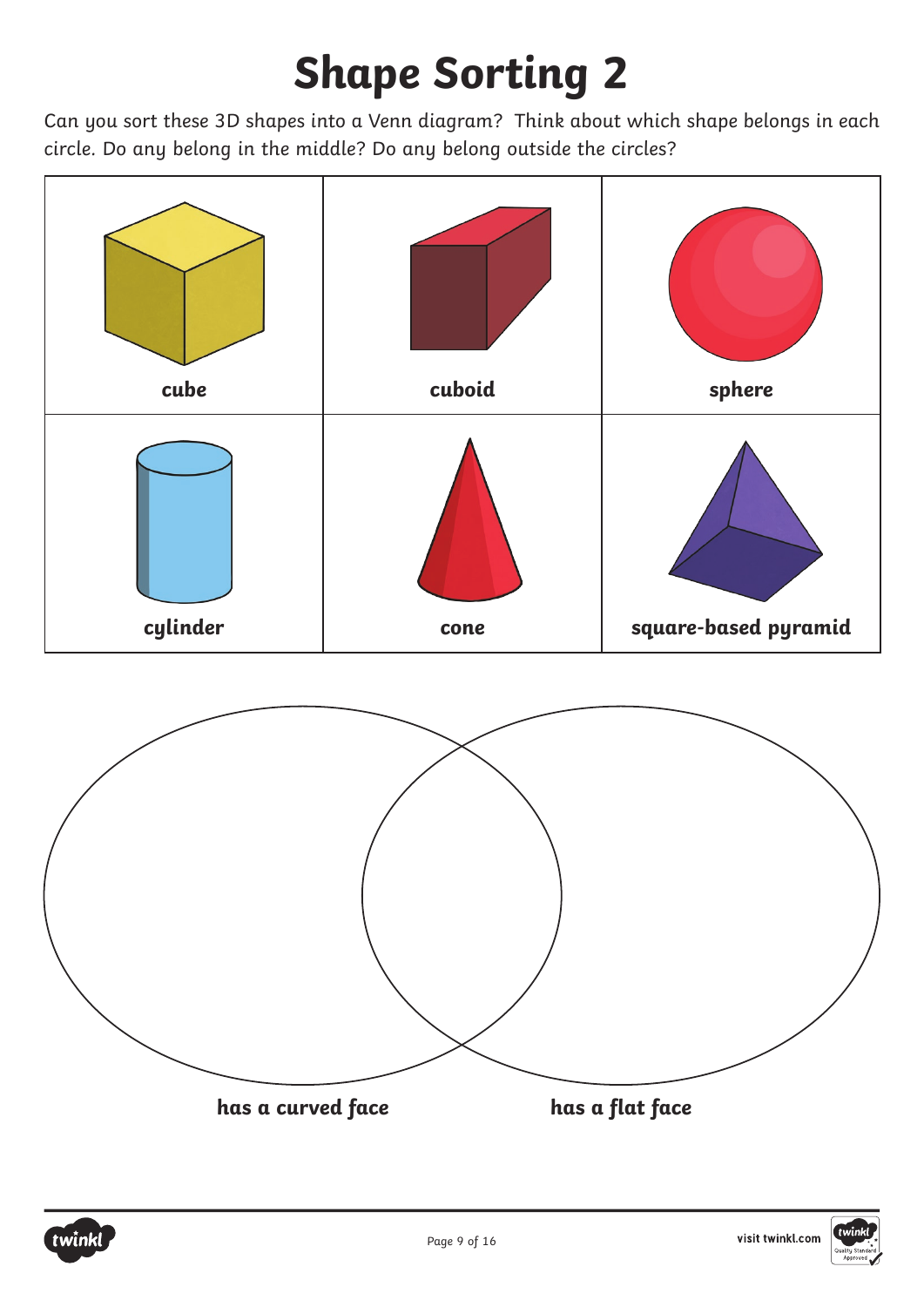#### Shape Properties – 2D **Answers**

Name these shapes and write their properties.

| Name: circle<br>Number of sides: 1<br>Number of corners: 0    | Name: square<br>Number of sides: 4<br>Number of corners: 4                 |
|---------------------------------------------------------------|----------------------------------------------------------------------------|
| Name: rectangle<br>Number of sides: 4<br>Number of corners: 4 | Name: triangle<br>Number of sides: 3<br>Number of corners: 3               |
| Name: hexagon<br>Number of sides: 6<br>Number of corners: 6   | Name: <b>pentagon</b><br>Number of sides: <u>5</u><br>Number of corners: 5 |
| Name: octagon<br>Number of sides: $8$<br>Number of corners: 8 | Name: semicircle<br>Number of sides: $2$<br>Number of corners: 2           |

Challenge: Lucy says that all 2D shapes have the same number of sides as their number of corners. Is she right? Explain your answer.

 **She is not right. A circle has 1 side and no corners.** 

![](_page_9_Picture_5.jpeg)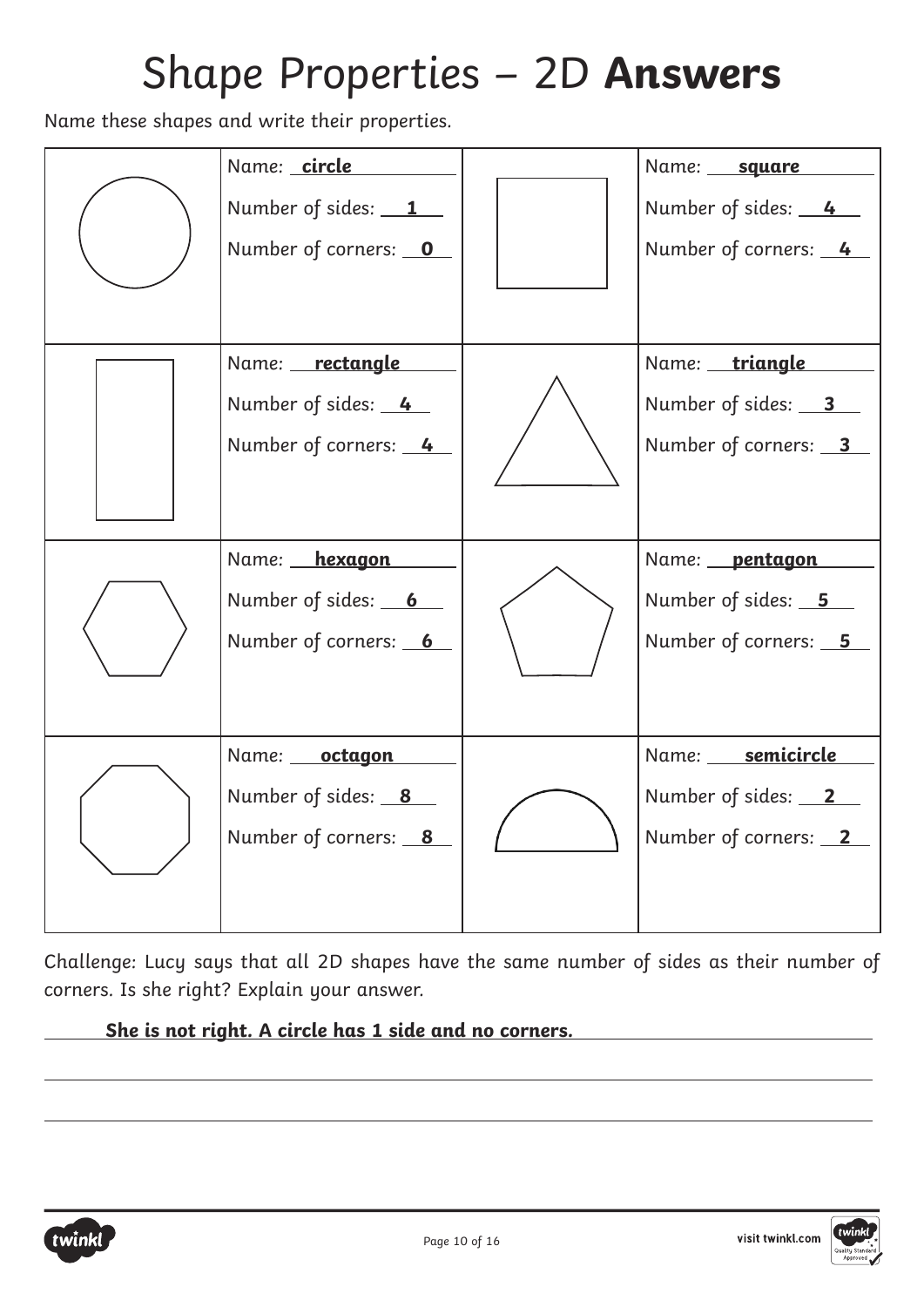### Shape Symmetry **Answers**

Some of these shapes have a vertical line of symmetry and some don't. Colour in the shapes that do have a vertical line of symmetry, and draw the line in the correct place.

![](_page_10_Figure_2.jpeg)

![](_page_10_Picture_3.jpeg)

![](_page_10_Picture_4.jpeg)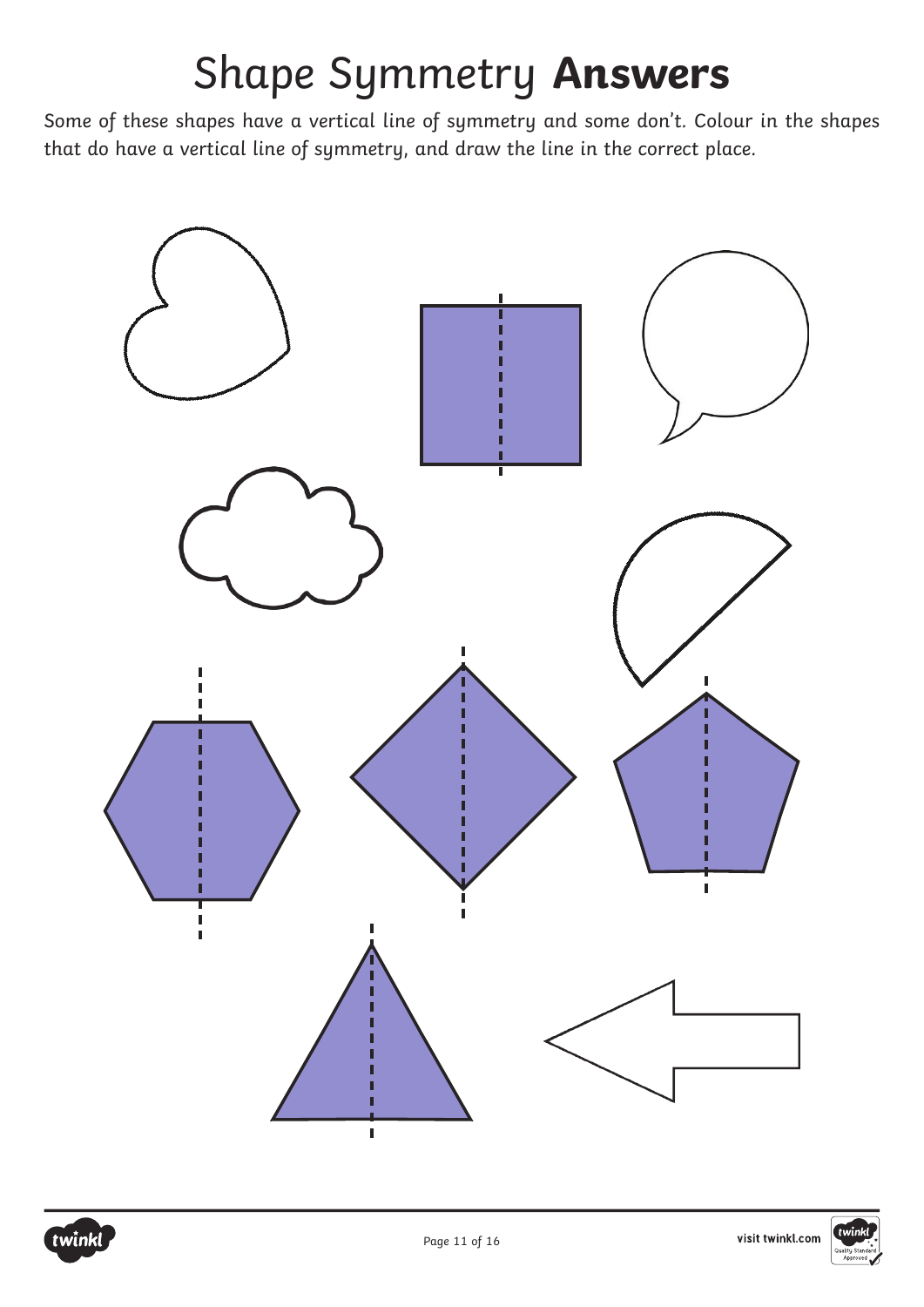### Quadrilateral Quiz **Answers**

A quadrilateral is any shape with four sides and four corners. Colour in all the quadrilaterals.

![](_page_11_Figure_2.jpeg)

![](_page_11_Picture_3.jpeg)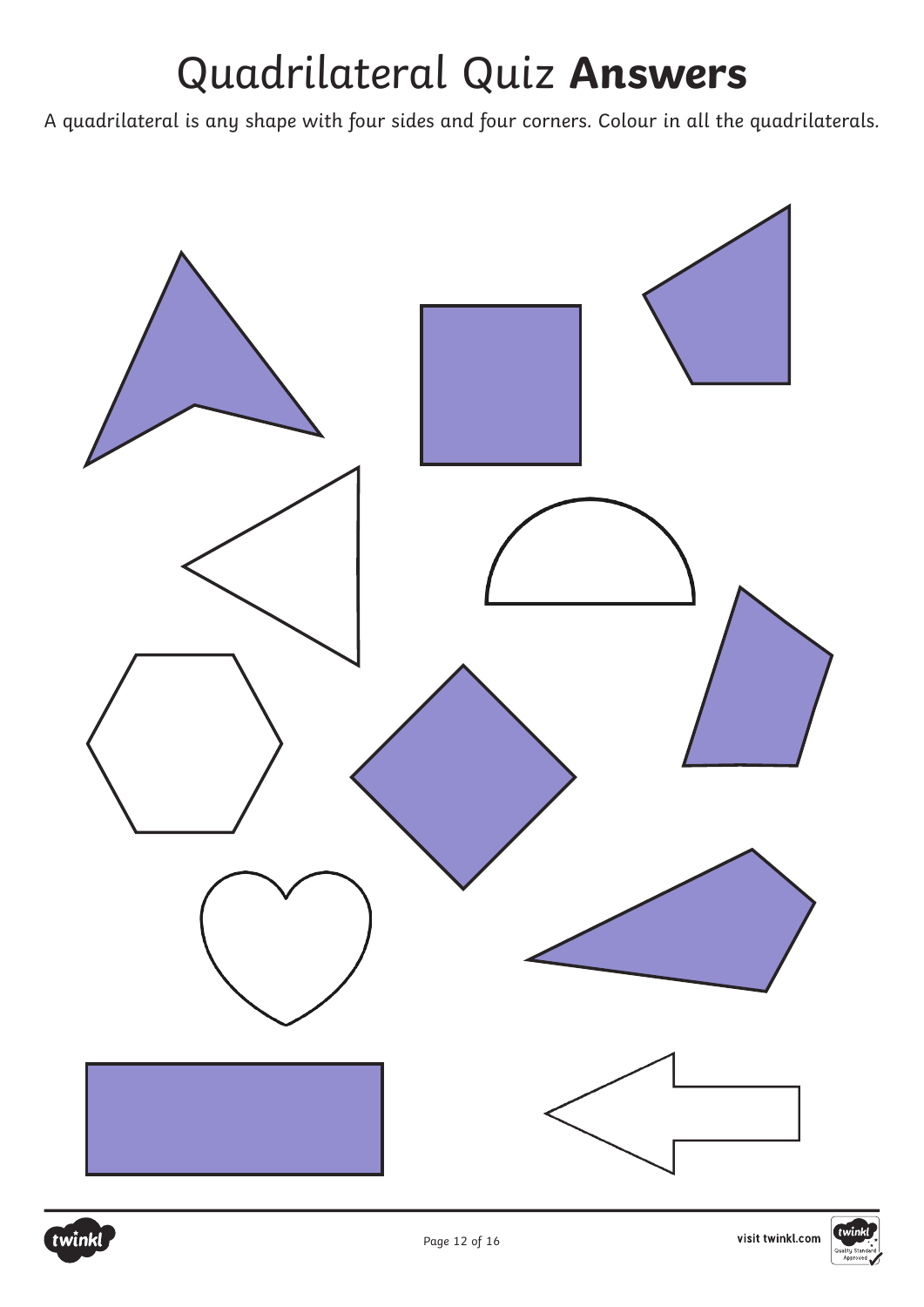# Shape Properties – 3D **Answers**

Name these shapes and write their properties.

|  | Name: cube             |  | Name: sphere               |
|--|------------------------|--|----------------------------|
|  | Number of faces: 6     |  | Number of faces: $1$       |
|  | Number of edges: 12    |  | Number of edges: 0         |
|  | Number of vertices: 8  |  | Number of vertices: 0      |
|  |                        |  |                            |
|  | Name: cuboid           |  | Name: square-based pyramid |
|  | Number of faces: 6     |  | Number of faces: 5         |
|  | Number of edges: 12    |  | Number of edges: 8         |
|  | Number of vertices: 8  |  | Number of vertices: 5      |
|  |                        |  |                            |
|  | Name: cone             |  | Name: cylinder             |
|  | Flat faces: $1$        |  | Flat faces: $2$            |
|  | Curved faces: 1        |  | Curved faces: 1            |
|  | Number of edges: 1     |  | Number of edges: 2         |
|  | Number of vertices: 0  |  | Number of vertices: 0      |
|  | Name: triangular-based |  | Name: triangular prism     |
|  | <u>pyramid</u>         |  | Number of faces: <u>5</u>  |
|  | Number of faces: 4     |  | Number of edges: 9         |
|  | Number of edges: 6     |  | Number of vertices: 6      |
|  | Number of vertices: 4  |  |                            |

![](_page_12_Picture_3.jpeg)

![](_page_12_Picture_4.jpeg)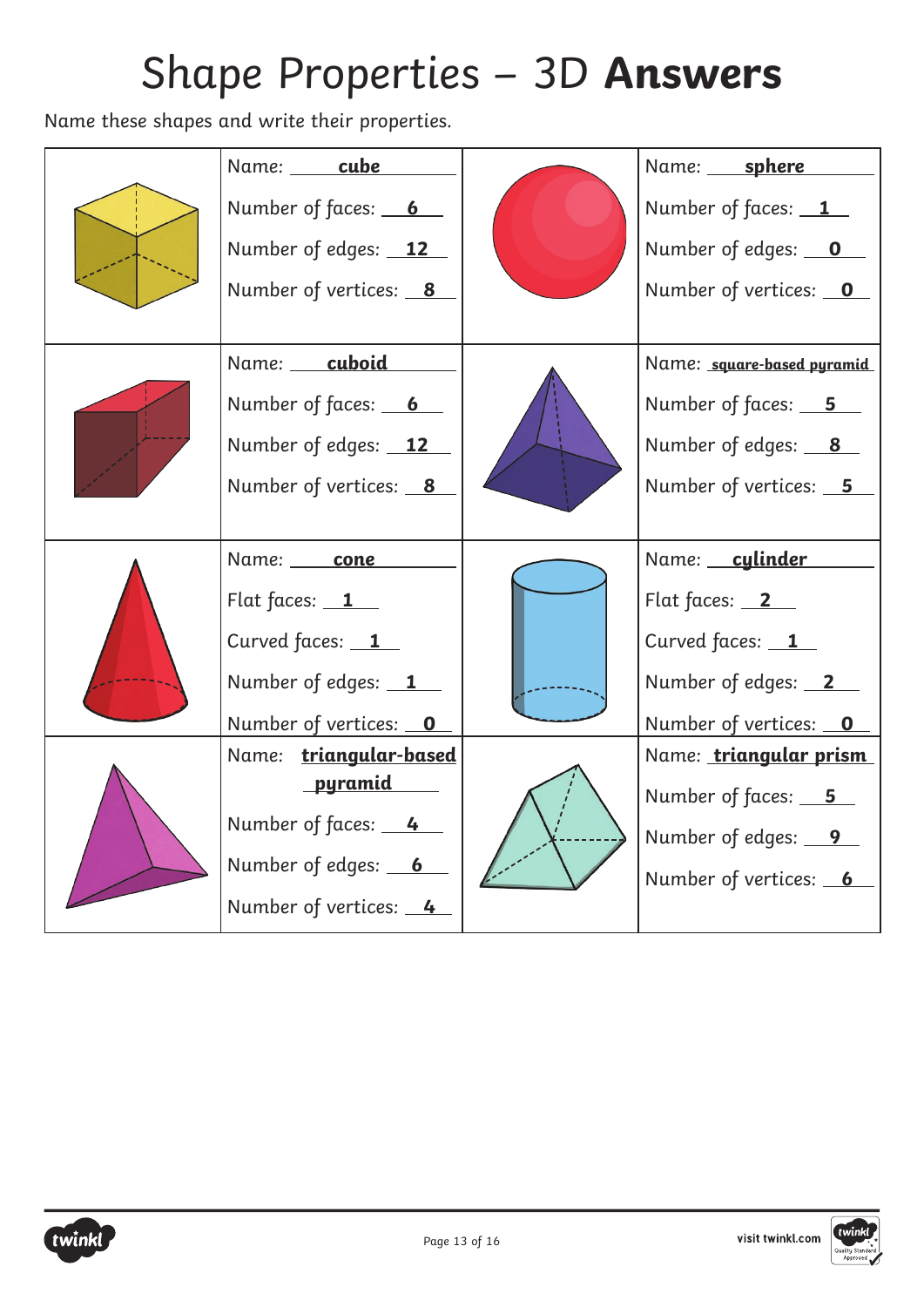### What Shapes Can You See? **Answers**

Look closely at some 3D shapes. Their faces are made up of 2D shapes. What shapes can you see? Match the 2D shape faces to the 3D shapes – some 2D shape faces may match with more than one 3D shape.

![](_page_13_Figure_2.jpeg)

![](_page_13_Picture_3.jpeg)

![](_page_13_Picture_4.jpeg)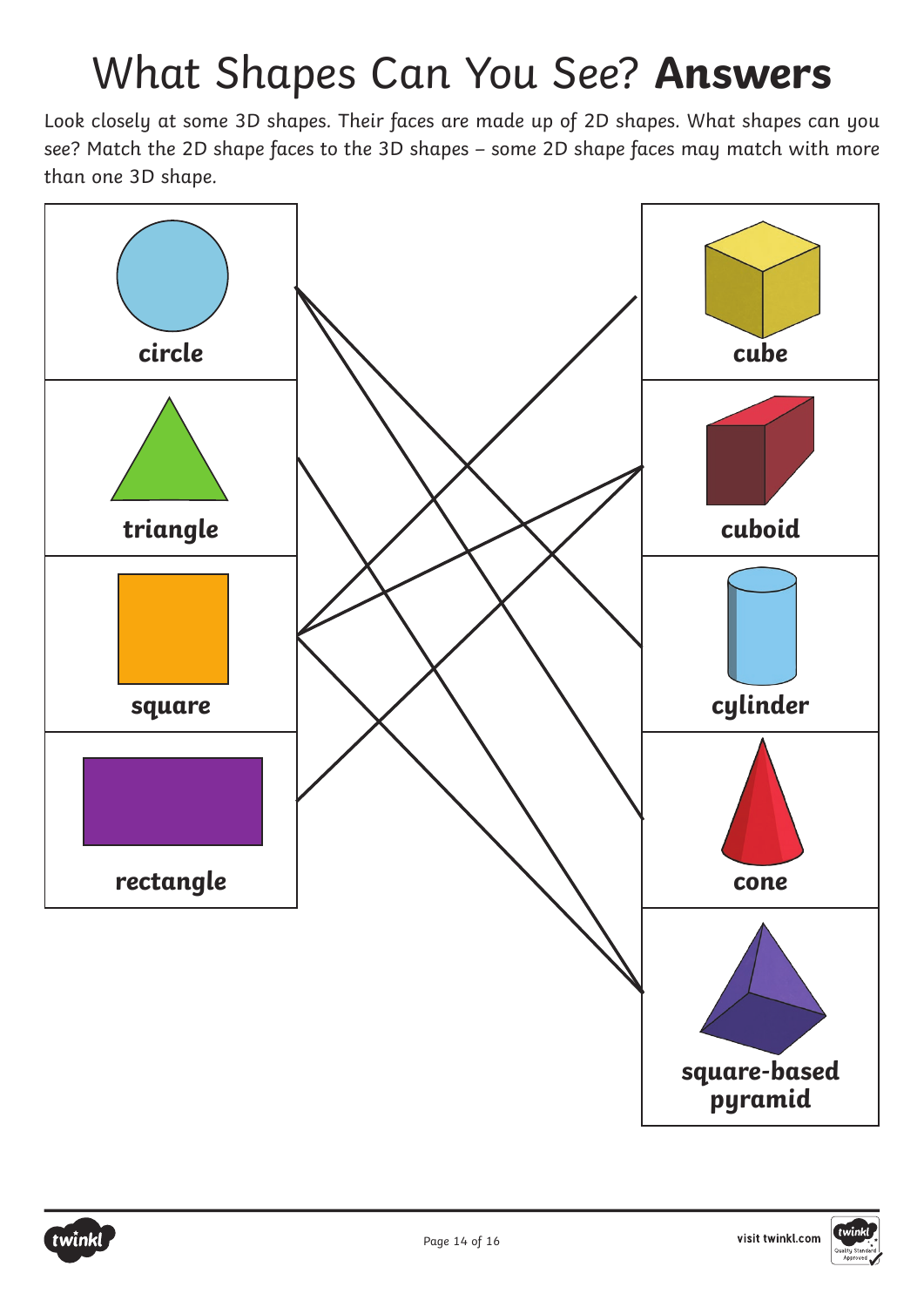### Carroll Diagram **Answers**

![](_page_14_Picture_1.jpeg)

Can you think of a different way to sort 2D shapes? Make your own Carroll diagram.

![](_page_14_Picture_3.jpeg)